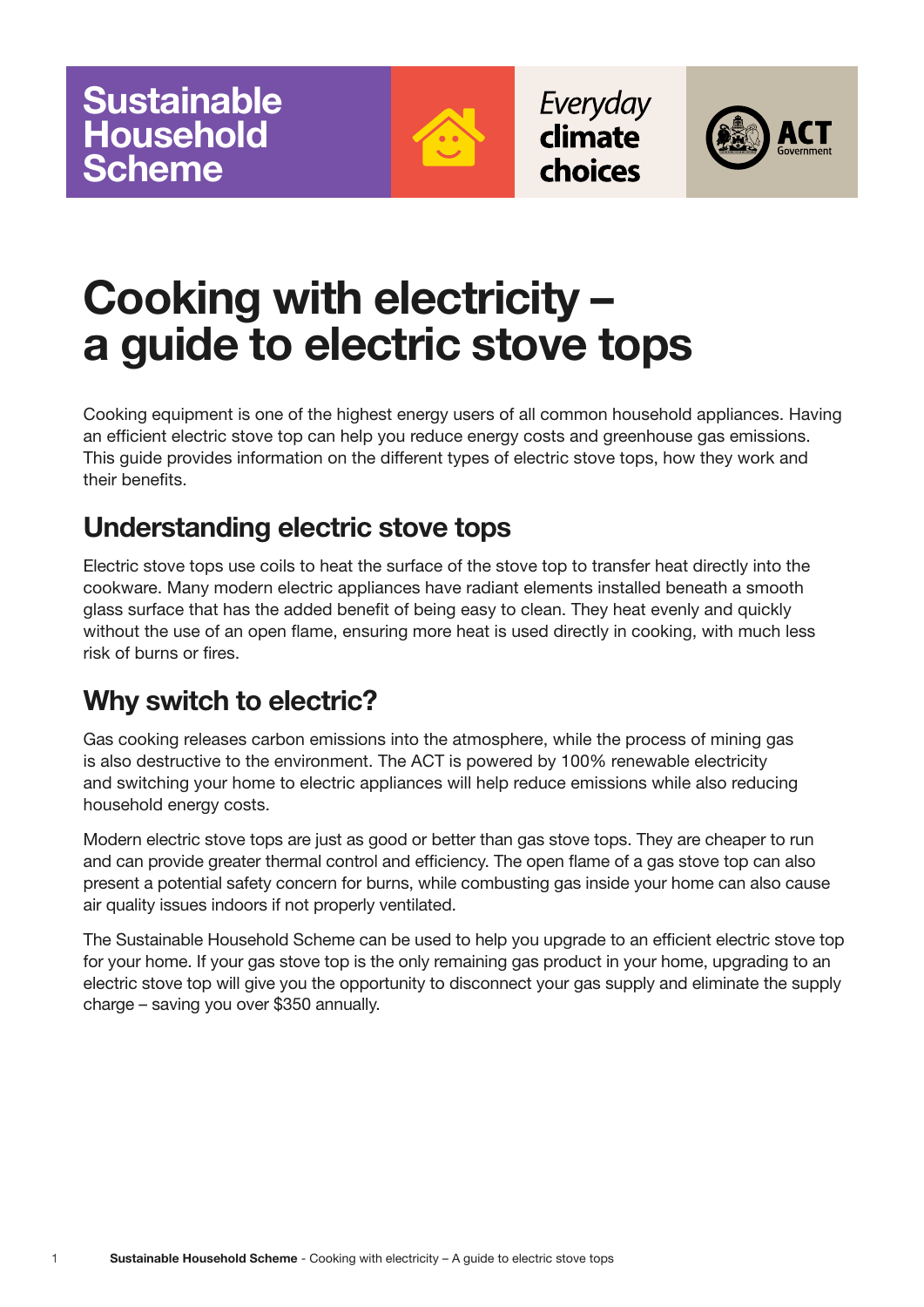# **What types of electric stove top can I install?**

Under the Sustainable Household Scheme existing gas stove tops can be upgraded to an efficient electric ceramic or induction stove top. You can upgrade a combined gas stove top/oven to a combined electric stove top/oven. Range hoods are not included.

#### **Ceramic stove tops**

Ceramic stove tops use coiled metal elements that sit under a smooth top made from tempered ceramic glass. The coils heat the ceramic glass surface which warms the pan. Features and benefits of ceramic stove tops include:

- They have a smooth, flat surface that makes them easier to clean.
- $\bullet$  Safety features such as pause and lock buttons makes ceramic stove tops much safer, especially around children.
- Some models will turn the heat off when there is a spill, or an empty pot is sitting on a cooking area to reduce burn risk and increase safety.

#### **Induction stove tops**

Induction stove tops use electromagnetic coils beneath a ceramic glass surface and transfer energy directly into metal cookware. The cookware itself becomes hot, not the stove top, resulting in excellent efficiency and safety.

Features and benefits of induction stove tops include:

- $\bullet$  Excellent energy efficiency, as over 90% of energy is transferred as heat to the cookware, in comparison to about 50% for gas.
- Cooking is incredibly fast and will bring a large pot of water to the boil faster than the best gas stove tops due to their direct method of heating.
- They are very safe. It is impossible to accidentally leave your induction stove top switched on after you've removed the cookware.
- They have a smooth, flat surface that makes them easy to clean.

Induction stove tops do require certain types of cookware to work with the electromagnetic fields. There is a wide range of induction ready cookware available to purchase, or you can test your existing cookware with a magnet to see if it will work with induction. If the magnet sticks to the base of the pan, it should work on an induction stove top.

# **Power supply considerations**

Electric stove tops simply drop into an appropriately sized hole in your kitchen benchtop. There may be different installation requirements than a gas stove top and your electrician will ensure the stove top is installed in accordance with Australian Standards. Electric stove tops need a dedicated electrical circuit rated to the power requirements of that stove top, which can be up to 40 amps for some induction stove tops. This may be a significant amount of power for homes connected to single phase and could require electricity connection upgrades. Your installer will be able to inform you on any of these requirements. Any installation costs can be included as part of your Sustainable Household Scheme loan.